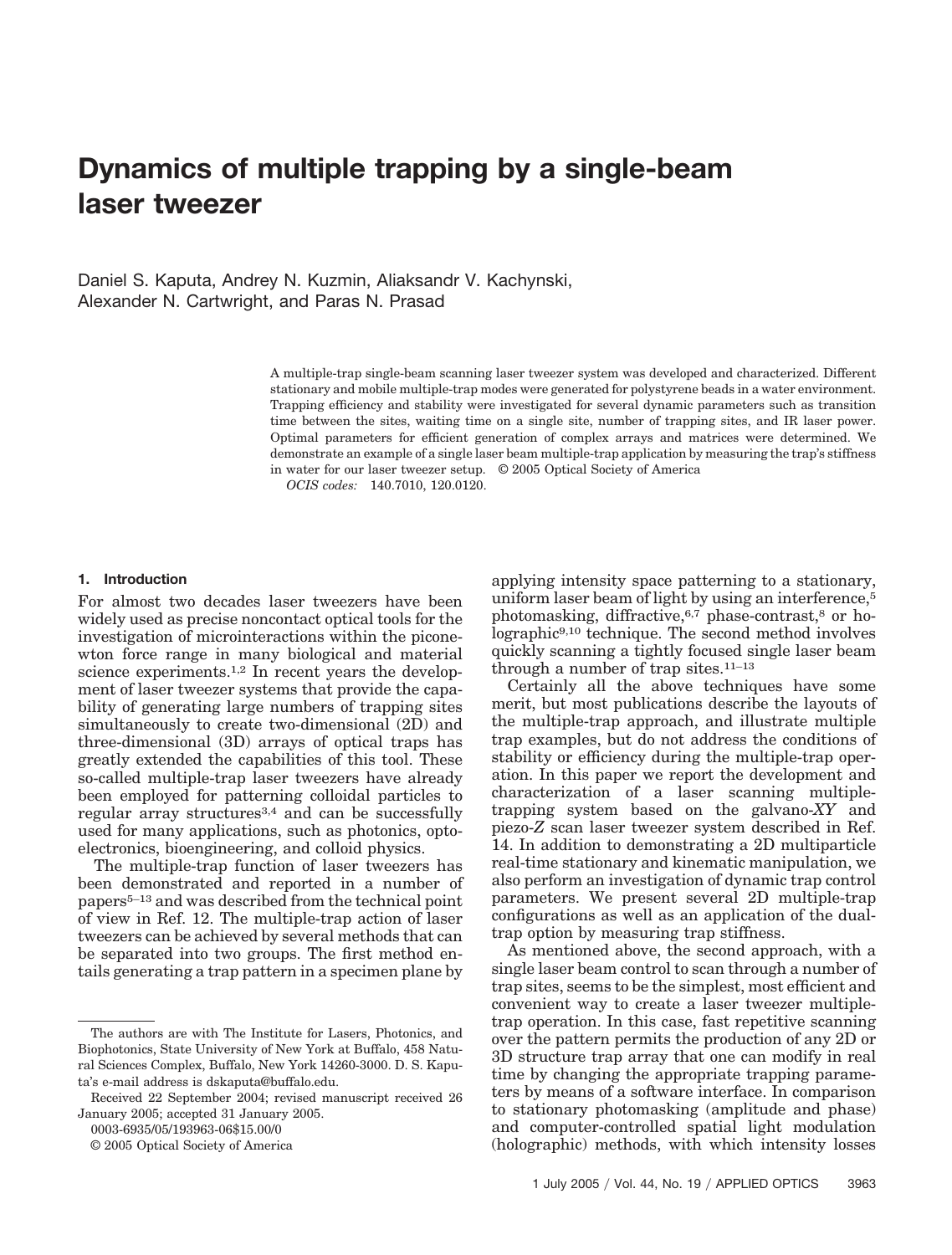could be considerable, this technique does not require a high power laser for generating a trapping-pattern formation. It is also free of diffraction losses and noise, which are inherent in any interference method. The single-laser-beam scanning technique is also more convenient for array construction in that the number of trapping sites as well as each site location can be controlled dynamically.

### **2. Laser Tweezers Layout and Software Interface**

Our laser trapping system is based on an optical manipulator (Solar-TII, LM-2), a  $TEM_{00}$  cw Nd:YAG laser (Coherent, Compass 1064-2000), and a modified inverted microscope (Nikon, TE-200). A galvano-head (GSI Lumonics, VM500) is used to control the scanning beam and, in addition, to control the beam in any *X–Y* trajectory (including circular) by the use of a manipulator software interface. An optical trap is formed by a  $100 \times$  microscope objective (Nikon-Plane; N.A., 1.3; 60% transmission at 1064 nm). The *Z* position of the trap is controlled by a piezo stage (Piezosystem Jena, MIPOS3SG) with an accuracy within  $0.1 \mu m$ . A He–Ne laser, with its beam coincident with the IR, is used as a pilot to visualize the IR trap if necessary. Our optical setup provides the focusing of the IR and red beams at one plane with a spot diameter at the  $1/e^2$  level of  $\leq 1 \mu$ m. For the experiments we used commercial polystyrene microbeads (Molecular Probes; refractive index, 1.56) of  $2.5$ - $\mu$ m diameter. For our sample, distilled water  $(t)$  $= 25$  °C; viscosity, 0.98 cP) containing the beads was placed between a plain glass slide and a coverslip with a total depth chamber of 100  $\mu$ m.

Custom software that interfaces with the GSI Lumonics SC2000 galvano-head scan controller enables us to obtain complex trajectories with the laser tweezer setup. The software was programmed in Visual Basic, and it makes use of the assembler library supplied by GSI Lumonics to send commands serially to the servo controller board. Our software allows us to generate any trajectory for the laser beam and gives us complete control of the transition times and repetition rate between trapping sites. Previously, our software algorithm<sup>14</sup> generated a program and constantly sent it to the scan controller serially. This technique allowed for the possibility of errors created by interrupts in the serial data transfer caused by the Windows multitasking operating system. The new software approach allows us to generate a program and download the entire object code to the board in one step. The program is stored in the flash memory of the board, and it can run continuously without any reliance on the programming computer. Operating the scan controller as an embedded system allowed the programs to run much faster and also much more reliably without any delayed command execution. The software enables the user to input the desired tweezer parameters, and it computes all the necessary unknowns. The generated program is then sent to the scan controller, where it can be executed.



Fig. 1. The three distinct laser trajectories used for determining the trapping forces: (a) the continuous mode, (b) the interrupted mode, (c) the complex mode.

#### **3. Multitrap Dynamics**

For any dynamic real-time controlled multiple-trap option of laser tweezers it is important to know the main dynamic parameters of each trapping site. Choosing the correct parameters can create a stable and predictable trapping behavior of the entire structure during the measurement or for a specific technological application.

To analyze multiple-particle trapping by scanning a single beam of a laser tweezer system, which is inherently a dynamic process, we chose several parameters to adequately describe this process. For a traditional single trap, trapping force and stiffness are the most important characteristics. Usually trapping forces applied to microspheres are calibrated against viscous drag forces exerted by fluid flow. According to this method the trapping forces are calculated by use of the Stokes law on the basis of the escape velocity of the bead from the trap. In the multiple-trap option, evaluation of the trapping forces is much more complicated. One of the ways to study how the dynamics of the scanning beam will influence the stability of multiple-particle trapping is to investigate the trapping stability of a single microsphere under discontinuous motion.

Multiple-trap dynamics were determined with an experimental technique similar to the method described in Ref. 14. A microsphere was rotated in a circular trajectory at a constant angular velocity, and the linear speed of the bead was correspondingly increased as the radius of the trajectory was increased. When the frictional forces of the bead were equal to or greater than the trapping forces, the bead would escape from the trap. We used the radius of the circular trajectory for which the bead escaped to determine the trapping efficiency.

A variation of this technique is that the laser traps the bead on the outer circumference of a circle and then quickly moves to the center of the circle where another particle can be trapped. The laser then returns to the outside of the circle at a point adjacent to the previously trapped outer bead. The outer bead will become trapped again, and in this manner it will move around in a circular trajectory. This is the method that is depicted in Fig. 1(c).

The illumination of the trapped outer bead closely models the interaction of the scanning beam with one trapping site of a multiple-trapping structure. The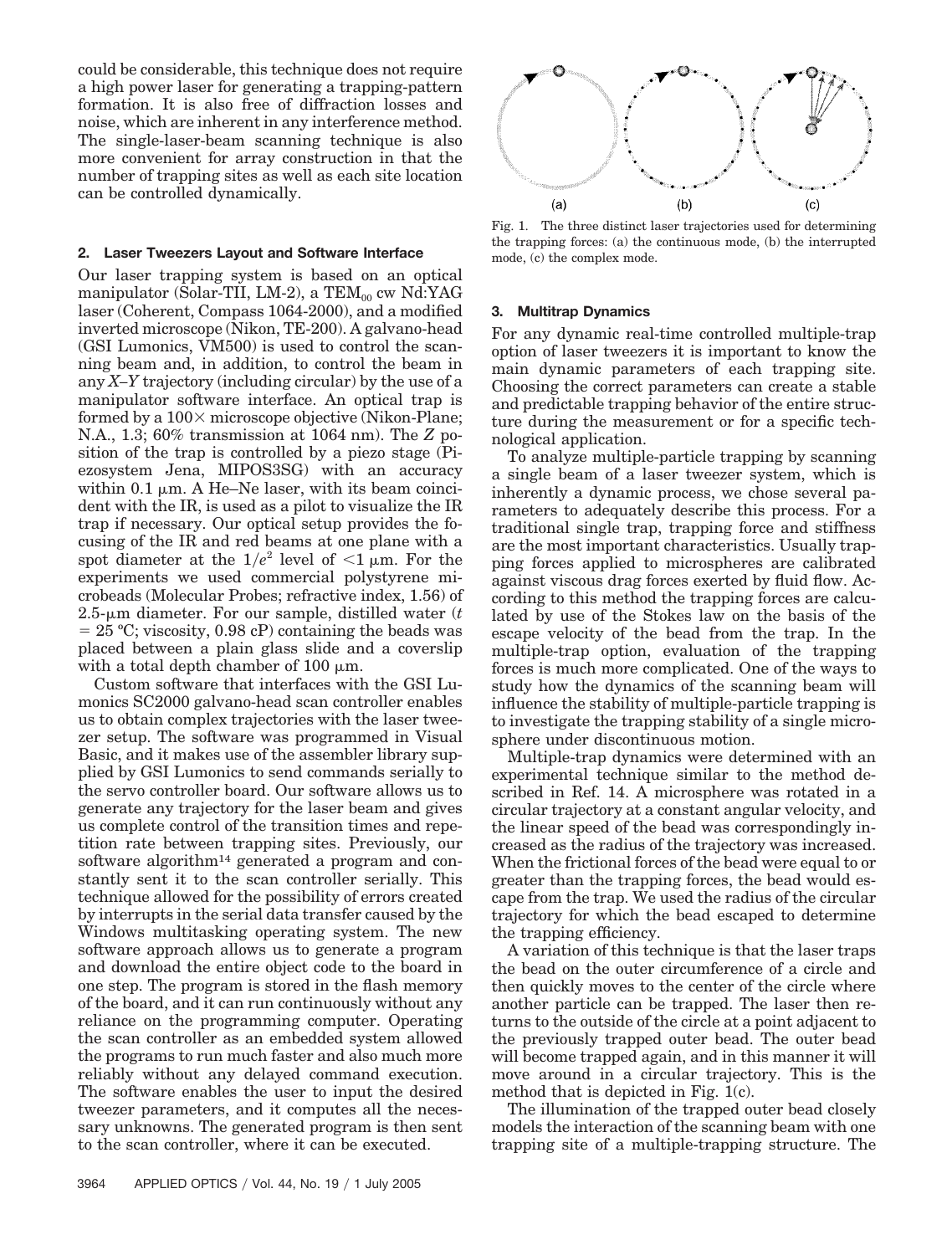interval of time during which the laser beam travels to the center of the circle models the interaction of the beam with other trapping sites in the multipletrapping structure. In this manner one can determine the dynamics of one trapping site by comparing the escaping radius of this multiple-trap technique to the escaping radius of a uniform-motion circular trajectory where Stokes's law can be used to calculate the trapping forces.

In the above experimental approach we used the tweezers software to create three distinct trajectories, each with its own purpose. All the trajectories traversed by the laser are circular in nature and are composed of line segments that connect 60 to 200 defined points. For a generated trajectory the main parameters are the waiting time per point  $t_w$ , the number of points *n*, the transition time between the points  $t_t$ , and the frequency of the beam rotation  $f$ . All these parameters are interrelated according to the formula  $f = 1/[n(t_w + t_t)]$ , and the user can decide which variables are the dependent ones and which are the independent ones.

The first trajectory [Fig. 1(a)], continuous mode, is defined by a slow  $(-1\text{-ms})$  transition time between points and a zero wait time at each point, which results in a continuous motion of the laser and consequently in a continuous motion of the trapped single bead. Under these conditions the trapping force applied to the single bead can be measured by the method described in Ref. 14. This trajectory serves as a reference to which one compares the trajectory that models the multiple-trap phenomena to determine the multiple-trap trapping efficiencies.

The second trajectory [Fig. 1(b)] is similar to that of Fig. 1(a) but with a fast  $(\sim 10$ - $\mu$ s) transition time between the points and a long  $(\sim 1$ -ms) waiting time. This results in the laser beam's jumping from point to point, and consequently the trapped single bead moves in a jerking motion from one point to another. When the radius of rotation reaches the escaping radius, which corresponds to the frictional forces equal to or exceeding the trapping forces, the particle will move away from the trapped site, and this escaping radius will characterize the trapping efficiency similarly to the trajectory efficiency. If the distance between neighboring trajectory points is larger then the bead radius, however, the bead will escape from the trap but will remain in the laser path, moving only slowly in a Brownian motion. The laser will return to the point during the next regeneration cycle, and the bead can be trapped again. In this condition the escaping radius cannot characterize the tapping efficiency, and the approach cannot be used. This trajectory [Fig. 1(b)] is referred to as trajectory 2 or the fast transition mode.

In contrast to the previous two, the third trajectory [Fig. 1(c)] is used to truly simulate the multiple-trap phenomenon. This trajectory is the most complex trajectory, in which the laser beam moves from point to point of the circle by passing through the center of the circle. If the linear distance between the neighboring points on the circumference is smaller then the bead



Fig. 2. Escaping radius versus the number of points in the circle trajectory for cw and fast transition modes of manipulation.

radius and the transition time to and from the middle of the circle is fast enough, the trapped single microsphere will move in a circular trajectory similar to that of the second trajectory.

The illumination of the outer bead jumping between neighboring points on the circumference and the time spent in the center of the circle nicely simulate the interaction of the laser with many particles, i.e., multiple-trap interaction. The experiment described above with only one particle helps to characterize the multiple-trap phenomenon and to allow us to study the optimal combination of dynamic parameters such as waiting and transition time and the number of trapping sites allowed in the trajectory for stable multiple trapping.

For our first experiment, the circular trajectory of the scanning beam (trajectory 2) was used. The trapped microsphere was repetitively rotated along the circle, stopping at each point along the trajectory. The Stokes formula, used in the research described in Ref. 14 for trapping-force calibration, which was derived for a condition of constant particle velocity, could not be directly applied for a spherical particle under discontinuous (nonuniform) motion, which occurs between adjacent trajectory sites. Nevertheless, when the trapped microsphere traveling along this trajectory escaped from the trap, when the radius of the circle became too large (because of high linear velocity and correspondingly large friction), we used the escaping radius parameter<sup>14</sup> to compare the optical tweezers motions of trajectories 1 and 2. If the escaping radius for the trajectory 2 mode is equal to or close to that for the trajectory 1 mode under other equal conditions (laser power, temperature, microsphere material and diameter, etc.), the trapping force for the trajectory 2 mode can be approximated in the same way as for the trajectory 1 mode. Even though the Stokes formula cannot be directly applied for a trapping-force estimation for trajectory 2 (nonuniform motion), the escaping radius remains a parameter that characterizes the trapping stability.

We compared two modes of microsphere manipulation described above by investigating the escaping radius and its dependence on the number of points in a circle trajectory (see Fig. 2) for the same frequency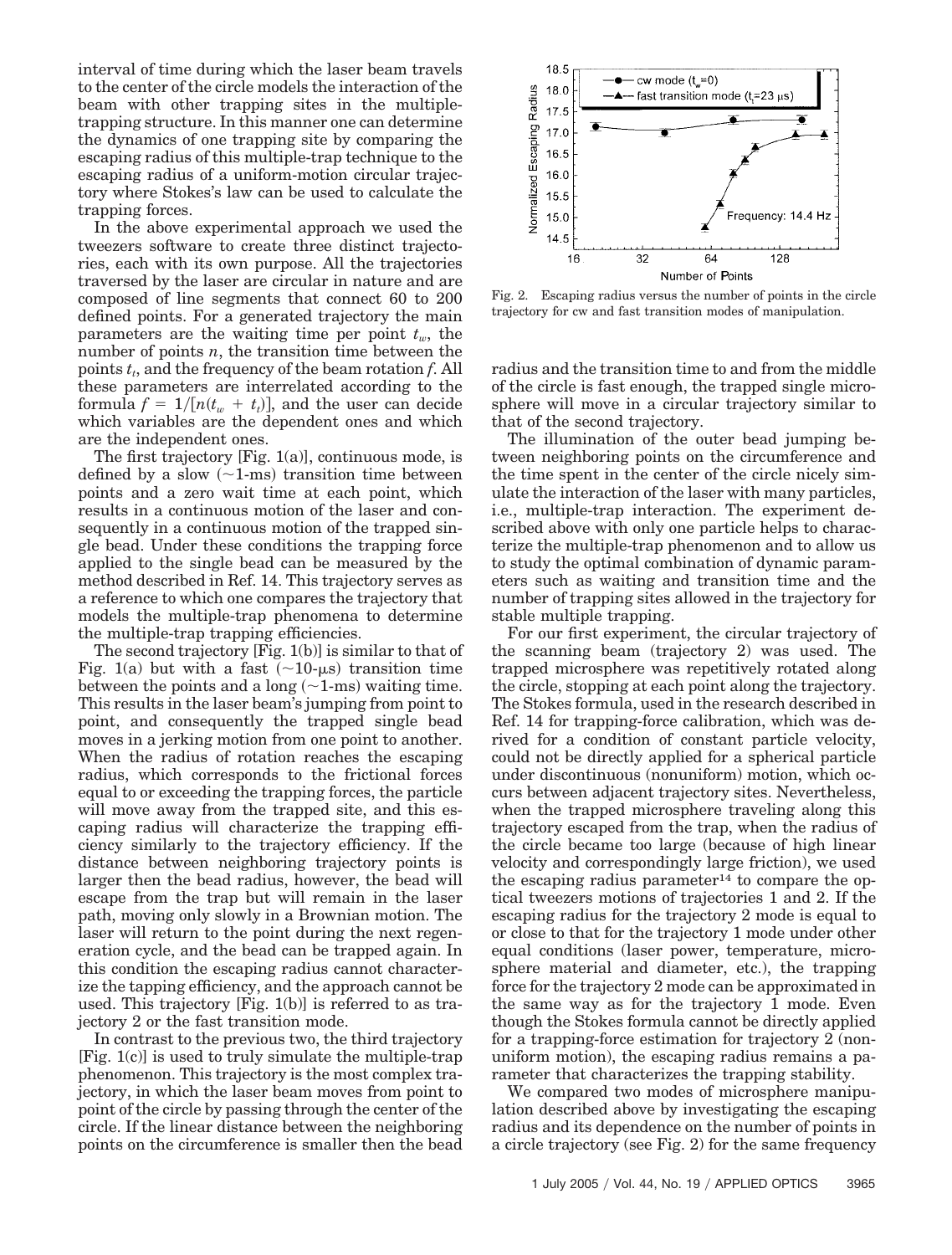

Fig. 3. Dependence of the escaping radius on the transition time between two adjacent neighbor trap points of the circle trajectory.

of trajectory regeneration (angular speed particle rotation) of  $f = 14.4$  Hz and laser power  $P = 148$  mW. For trajectory 1  $(t_w = 0)$  the escaping radius depends only slightly on the number of points in the trajectory in the range of 20 –200 points (at least at the experimental error level). For trajectory 2, the escaping radius changes weakly in the range of 100 –200 points and is close to that for trajectory 1. The similar escaping radii for experiments with 100 to 200 points is in good correlation with the linear interval between the neighboring points of  $0.7-1.25 \mu m$  (less then the bead radius). For a number of points fewer than 100, the escaping radius drops off owing to an increased distance between the neighboring points. The maximum decrease of the escaping radius occurs when the distance between two neighboring points becomes larger than the radius of the microsphere  $(>1.25 \mu m)$ . A smooth change between trajectory 1 and trajectory 2 modes for  $n = 60$  is shown in Fig. 3. The frequency of rotation and the laser power for this measurement were kept the same as for the previous experiment. For all the transition times in Fig. 3 the corresponding distance between adjacent points is larger than the radius of the microsphere. Unstable trapping for transition times faster than  $900 \mu s$  takes place most likely as the result of a combination of a large distance between sites compared with the radius of the bead, and a high speed of transition  $(>2.4 \text{ mm/s}, \text{compared with})$  $1.94$  mm/s for the cw mode).

One can draw an important conclusion from the above experiments by comparing the data from trajectory 1 and from trajectory 2 modes of motion. With a high degree of accuracy the data of the trapping efficiency investigation of the continuous motion of trajectory 1 can be used to model the jerking motion of trajectory 2. This comparison can be made under the condition that the distance between the neighboring points is less than the radius of the beads or, for this experiment, that the number of points is greater than 100.

To estimate the stability of trapping for the multiple-trap option we use a complex circle trajectory (trajectory 3) of the laser beam. In this multipletrap configuration a time-sharing approach is



Fig. 4. Dependence of the escaping radius on the transition time from one outer trajectory site to the next in the complex circle trajectory.

employed in which a microbead is illuminated for only a brief time and then the laser moves quickly to the center of the circle, where it could potentially trap another bead. Note that the laser does not have to move to the center of the circle, as this movement is merely used to simulate the time spent at other trapping sites in the multiple-trap configuration. Instead of traveling to the center of the circle the laser could travel to any desired position to achieve the same effect. The movement to the center was chosen purely for the purpose of simplicity. After some amount of time in the center, the beam jumps back to the next point of the outer circular trajectory adjacent to the outer bead. The end result that the user will see is a trapped bead moving about in a circular motion. The dependence of the escaping radius for the outer bead, which was rotated in the outer circle trajectory, on the time of transition (see Fig. 4) is nonlinear and drops faster for a smaller transition time. The average laser power  $P_{\text{av}}$ , which illuminated the bead during its rotation, is calculated according to the formula  $P_{\text{av}} = P[t_w/(t_w + t_i)],$  where *P* is the laser cw beam power. Figure 5 shows that the calculated average power needed to trap a bead in trajectory 3 is much higher than the power required to trap a bead in trajectory 1 with the same radius. This fact shows that the microsphere's motion in a multiple-trap pattern is not uniform and could not be described directly by the Stokes law in terms of the trapping force but that the escaping radius could be used as a pa-



Fig. 5. Calculated average laser power for complex circle trajectory and measured laser power for the cw mode of bead rotation corresponding to the same escaping radius.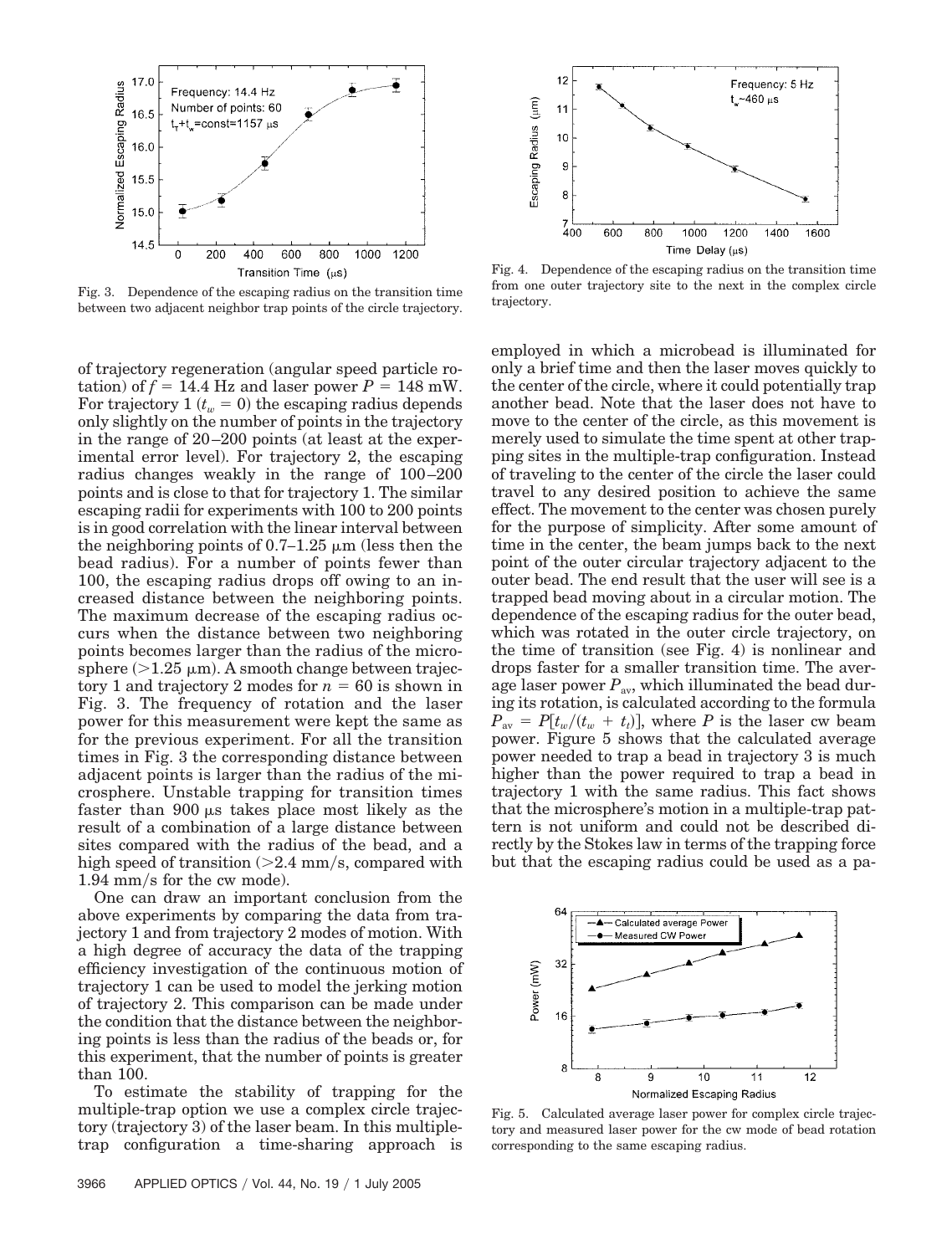

Fig. 6. Microscope images of multitrap option examples:  $(a)$ – $(e)$ Real-time dynamic control of the  $3 \times 3$  matrix of 2.5- $\mu$ m diameter polystyrene beads in water;  $t_t = 69 \,\mu s$ ,  $t_w = 690$ ,  $P = 196 \,\text{mW}$ . (f) Stationary trapped 32 beads;  $t_t = t_w = 1.15$  ms; distance between points,  $3.6 \mu m$ . (g) Dynamic image (two-photon fluorescence emission under trapping-beam excitation) of four beads in motion (each bead drawing its own character); integration time of the imaging CCD, 2 s. Dim portions of the letters p and b are caused by only a single pass of the scanning laser),  $t_t = 460 \,\mu s$ ,  $t_w = 1, 15 \,\text{ms}$ ; distance between sites,  $1.43 \mu m$ .

rameter for the characterization of multiple-trap stability for this nonuniform trap modality. As was previously determined for our setup, to use the escape radius as a means of characterizing the trapping efficiency requires that the number of points used in the experiment be greater then 100.

To evaluate the maximum number of sites possible with the multiple-trap option of our laser tweezer system we arranged a five-site in-line multiple-trap pattern with a distance of  $\sim$ 7  $\mu$ m between the sites. The stability of the five beads trapped under variations of the time parameters  $t_w$  and  $t_t$  was investigated. We found that, for  $t_t = 1.150$  ms, the maximum allowable total wait time for stable trapping of the five beads is approximately  $t_w = 161$  ms. A simple calculation based on decreasing the waiting time to  $t_w = t_t = 1.150$  ms results in the capability of trapping  $\sim$ 350 beads for these trapping conditions (room temperature, water as a medium, *P*  $= 150$  mW, and polystyrene 2.5- $\mu$ m beads).

## **4. Multiple Trapping for Generating Two-Dimensional Pattern Assemblies**

Several examples of real-time, multiple-trap manipulation of stained polystyrene beads in water are presented in Fig. 6. The matrix of  $3 \times 3$  elements [Figs.  $6(a) - 6(e)$ ] was dynamically rotated and stretched along one or two coordinates. With our software it is possible to perform any transformation on the matrix, including shifting, stretching, rotating, and *Z*-dimension translation, in real time. This real-time manipulation of the matrix allows for the possibility of an interactive laser tweezer setup in which a parameter such as fluorescence can be detected from a sample and consequently can be quantized by software used to control the matrix by means of a closedloop feedback system. This closed-loop laser tweezer setup can be used for such applications as studying dynamic fluorescence quenching of particles and achieving highly accurate force measurements of biological systems.

We demonstrated another example of real-time,

multiple-trap manipulation by drawing characters in a sample by controlling the position of polystyrene beads. The abbreviation ILPB, for our Institute of Lasers, Photonics, and Biophotonics at the University of Buffalo, was dynamically generated in two different manners [Figs.  $6(f)$  and  $6(g)$ ]. For Fig.  $6(f)$ ,  $32$  beads were trapped by quick  $(1.15\text{-ms})$  scanning of the laser beam to a distance of  $3.6 \mu m$  between consecutive sites. In contrast to the stationary structure of Fig. 6(f), that of Fig. 6(g) represents the option when four beads draw the ILPB abbreviation in motion, each bead drawing its own character. We decreased the transition time and the distance between the neighboring sites correspondingly to  $460 \mu s$  and  $1.4 \mu m$ , respectively, to achieve this option. Twophoton fluorescence of the moving beads under IR excitation of the trapping beam was detected by an imaging CCD camera with a long  $(\sim 2\text{-s})$  integration time and was used to image the pattern.

# **5. Multitrapping Stiffness Measurement**

The multiple-trap option of laser tweezers has already been found to be useful for patterning the growth of defect structures within colloid crystals.3,4 Here an application of this option is demonstrated for calibration of laser tweezer stiffness. The method is based on the measurement of trapping dynamics between two traps and is described in Ref. 15 for twobeam laser tweezers. In our single-beam layout, the stiffness can be estimated in the same way by use of a two-site pattern of the multiple-trap option, with a distance between sites approximately equal to the diameter of the bead (*d*). We measured the bead position as a function of the time during which the bead escaped from one trap site and was captured by another trap site with the parameters  $t_w = 115$  ms,  $t_t$  $= 1.150 \text{ ms}$ , and  $d = 2.5 \text{ }\mu\text{m}$ . The displacement of the particle during its motion from one trap to another was monitored by a photomultiplier tube signal generated from the backscattering of the aiming He–Ne laser beam. The calibration measurements performed previously permit us to monitor the displace-



Fig. 7. Power dependence of stiffness measured by use of the multitrap single-beam option and the dual-beam option of optical tweezers. Filled circles, multitrap option of one-beam tweezer; open circles, dual-beam tweezers.